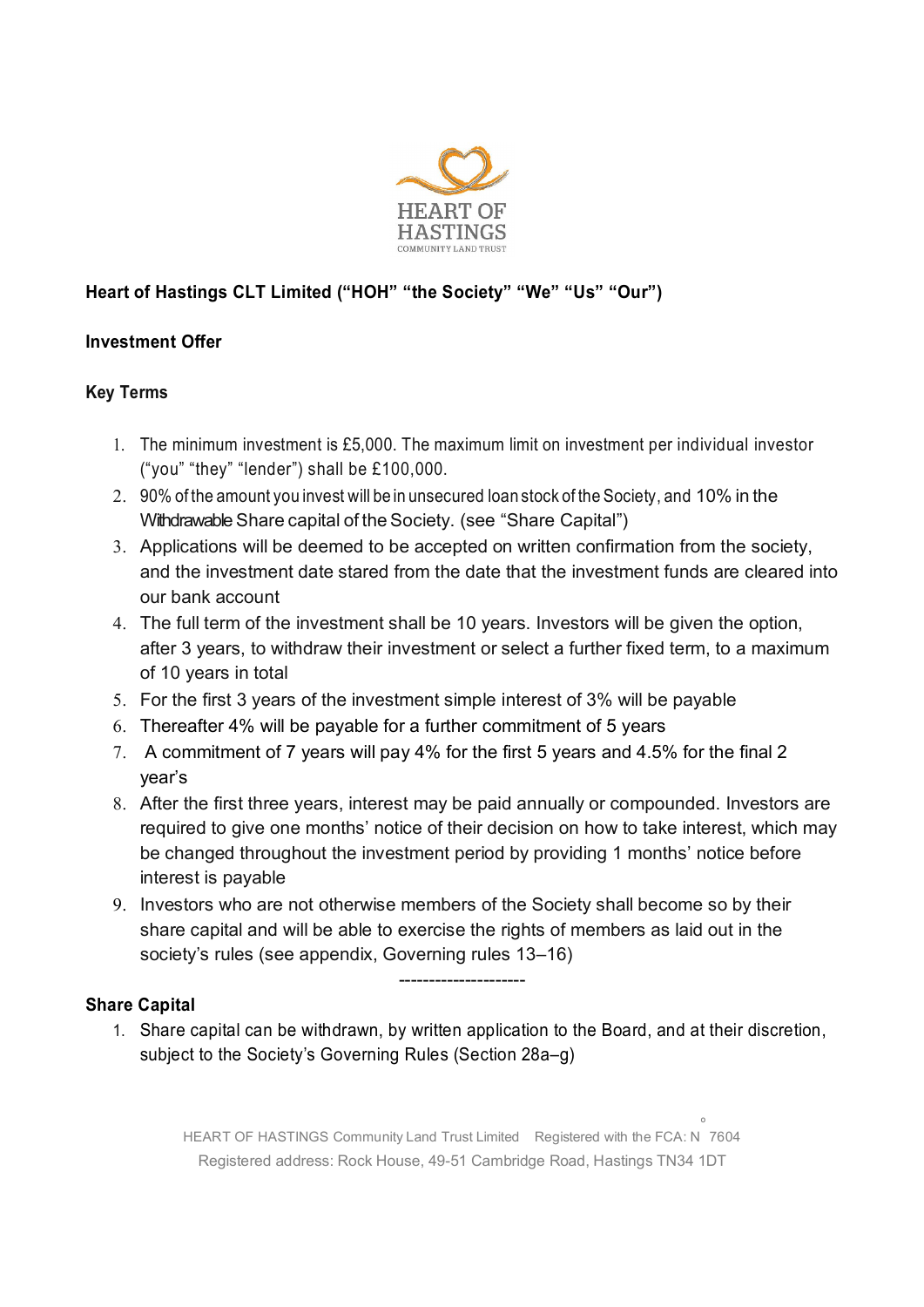## Loan Stock

#### **Interest**

- 2. The loan stock will pay 3% interest per annum, on 1 October each year and thereafter for the second and third years of the investment. If 1st October is a bank holiday or weekend interest payments will be made within 10 working days of that date.
- 3. Interest will be pro-rated for investors whose application is accepted after the initial issue date of 1st October 2020, and their interest period will be deemed to have started from the date their investment date
- 4. Heart of Hastings is required to pay all interest to individuals net of tax, currently set at a rate of 20%. With each interest payment made to you we will send you a notice of deduction of income tax to allow you to reclaim this amount from HMRC should you be entitled to do so
- 5. We will send you an Annual Interest Statement, in which relevant interest payments are compounded.
- 6. An investor may opt out of interest payments for any given year of the investment by providing written notice to the Society of their intent.
- 7. Where an investor has opted out of interest, that request will be applied to interest payments from that date forward, unless a further written request is received by the Society to opt back in.
- 8. Requests must be made no less than 10 working days before the date of interest payment is due.
- 9. Investors shall be given an option after the third anniversary of their investment to choose whether future interest shall be paid annually or compounded.
- 10. From the third anniversary of the initial investment offer the Society will set interest rates for the remainder of the term. Every effort will be made to publish these rates 3 months before the third anniversary, but, where there is a delay, the Society shall exercise its discretion in shortening the notice period to avoid any disadvantage to investors this may otherwise give rise to.

#### Withdrawal of Loan Stock

- 11. From the third anniversary of the date of investment, the investor may withdraw all or part of their Loan Stock by giving 6 months' notice to the Society. The minimum sum that an investor will be allowed to withdraw is £1000.
- 12. An early withdrawal will sustain 6 months' loss of interest.
- 13. Repayment requests will be processed within 28 days of receipt of the written request.
- 14. No more than 1 withdrawal request may be made in one financial year (1 October–30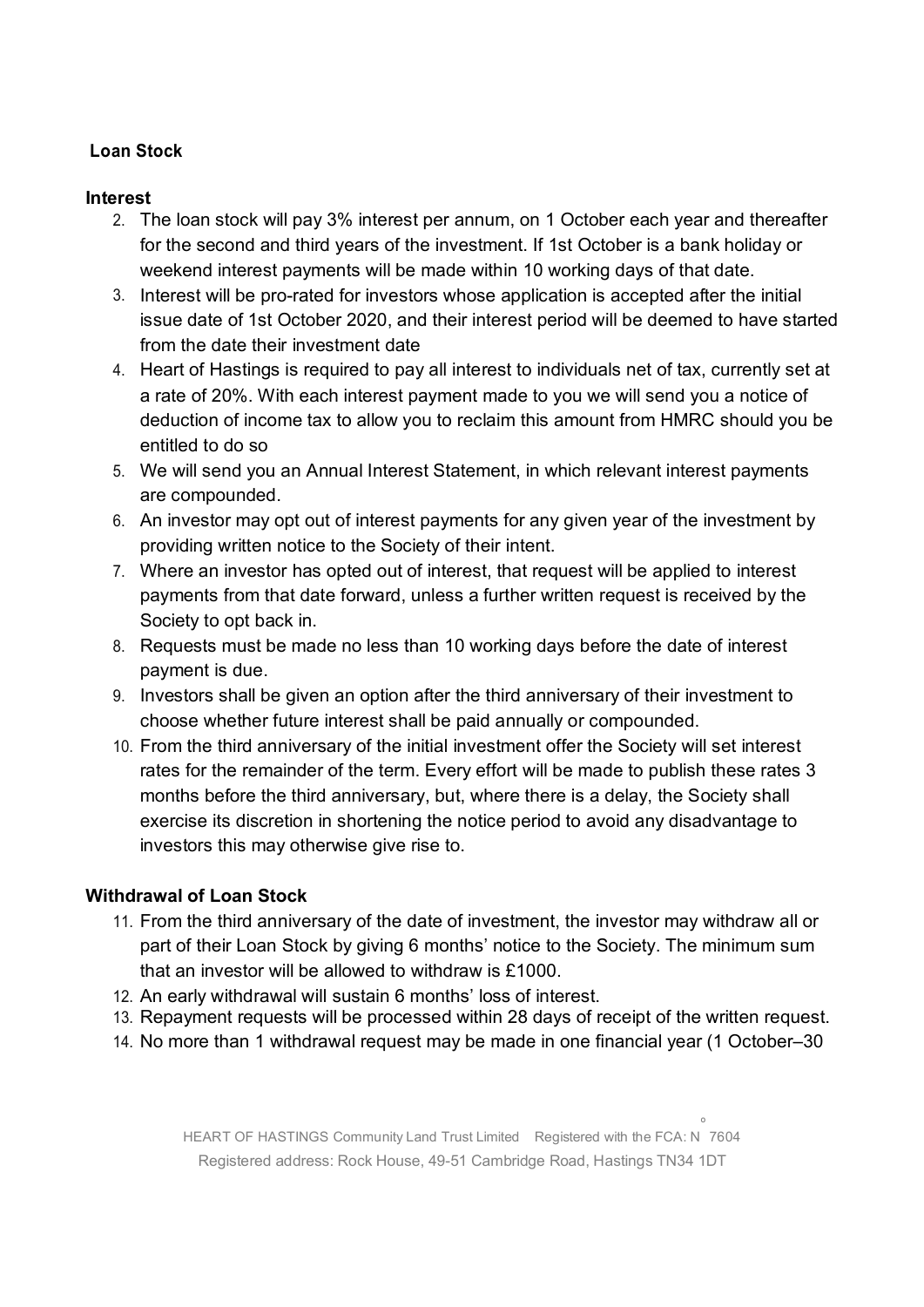September).

- 15. Where withdrawal means that the investor has received more interest in any given year than they were entitled to, repayment will be made net of any interest payment adjustment, a similar adjustment will be made in respect of any underpayment.
- 16. Heart of Hastings CLT may consider more flexible arrangements, at our discretion, subject to a written agreement signed by both parties. We may levy an administration fee on such discretionary arrangements.

## General Terms

- 17. The Society shall repay the loan stock immediately and in full, if it is (a) in breach of these conditions or (b) is overdue of any loan stock interest payment by 21 days or more; or (c) its members pass a resolution for winding up, or goes into liquidation, or has an administrative receiver appointed over any of its assets, or has an administrative order made against it.
- 18. In the event of insolvency, the loan stock will be repaid alongside the withdrawable share capital after the Society's other creditors have been satisfied.
- 19. Loan stock is not secured against the Society's assets.
- 20. Where only part of the amount outstanding under a loan stock certificate is being repaid, the Society shall issue to the investor a new loan stock certificate in respect of the amount remaining
- 21. Loan stock may be transferred by the investor to another nominated person, with the consent of the Board of Directors of the Society. A request in writing for such a transfer must be submitted to the Secretary of the Board.
- 22. Loan stock and interest repayments will be funded by the revenues of the Society.
- 23. Any return of funds is contingent on successful operations.

## Anti-Money Laundering Procedures

24. You will be required to provide proof of identity to complete your application, we will contact you to agree suitable documents.

## Changing the Terms of this Agreement

- 25. Any requests to alter or amend this agreement must be made in writing to the Society. Requests will be acknowledged and a timescale for response given on a case-by-case basis. In general, it may take up to 2 months to allow for the Board to convene to consider requests. Requests will not be said to have been accepted without written acknowledgment from the Society.
- 26. The Society may, from time to time, review the terms of the agreement to account for